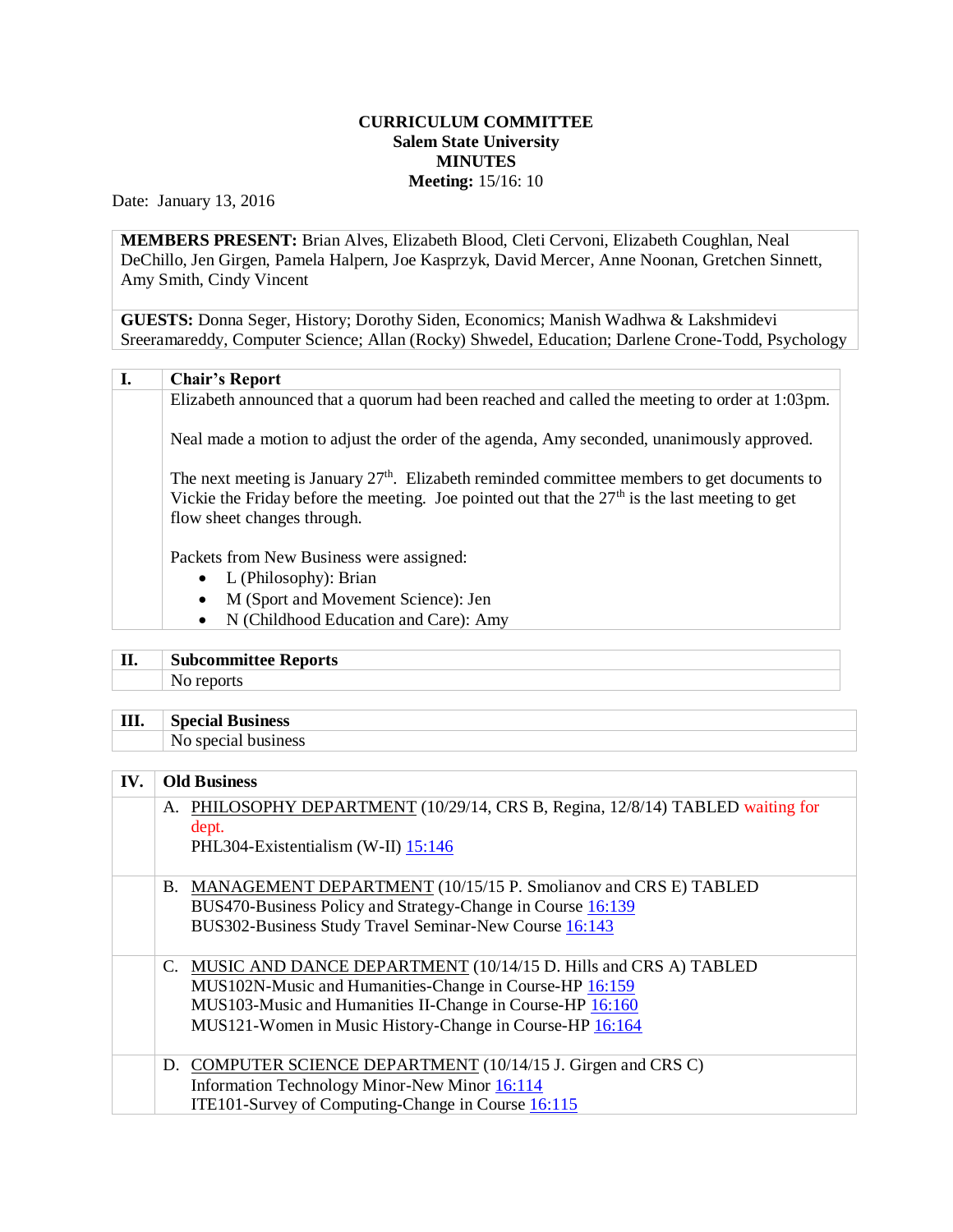|  | ITE105-Problem Solving with Algorithms-Change in Course 16:116<br>ITE201-Fundamentals of Information Technology-Change in Course 16:117<br>ITE310-Computer Networks-New Course 16:118<br>ITE315-Information Security-New Course 16:119<br>ITE320-Information Management Systems-New Course 16:120<br>ITE330-Web Systems-New Course 16:121<br>Jen made a motion to accept, Amy seconded. The department is proposing a new Information<br>Technology minor, for which they are proposing three new courses. They are also proposing a<br>fourth new course for an envisioned Information Technology BS. The new courses have been<br>created in alignment with the accreditation standards of ABET, the discipline's certifying body.<br>In addition, three existing courses will be now be required for the new minor. There is an<br>existing Information Technology in the Arts and Sciences minor in Interdisciplinary Studies,<br>which does not conflict with the new IT minor. IDS chair Jim Gubbins provided a supporting<br>letter. Unanimously approved. |
|--|-------------------------------------------------------------------------------------------------------------------------------------------------------------------------------------------------------------------------------------------------------------------------------------------------------------------------------------------------------------------------------------------------------------------------------------------------------------------------------------------------------------------------------------------------------------------------------------------------------------------------------------------------------------------------------------------------------------------------------------------------------------------------------------------------------------------------------------------------------------------------------------------------------------------------------------------------------------------------------------------------------------------------------------------------------------------|
|  | E. WORLD LANGUAGES AND CULTURES DEPARTMENT (9/15/15 Alex P. and CRS A)<br>BA-World Languages and Cultures/M.Ed. with a Minor in Teacher Education-New Flowsheet<br>16:048<br>16:048<br>BA-World Languages and Cultures-Spanish Elementary Ed. Conc. (P-6)-Delete Flowsheet<br>16:049<br>BA-World Languages and Cultures-Spanish Secondary Ed. Conc. (5-12)-Delete Flowsheet<br>16:050                                                                                                                                                                                                                                                                                                                                                                                                                                                                                                                                                                                                                                                                             |
|  | Liz (filling in for Alex) made a motion to accept, Neal seconded. Liz is also representing the<br>department. The department is proposing a $4 + 1$ in Spanish: Combined Bachelor Of Arts In<br>World Languages And Cultures, Concentration In Spanish With A Minor In Teacher Education<br>And Master Of Education In Secondary Education. The degree map includes an envisioned<br>study abroad semester. The department has created new methods courses at the graduate level,<br>which have been approved by the Graduate Education Council. The department is deleting the<br>previous flow sheets. Unanimously approved.                                                                                                                                                                                                                                                                                                                                                                                                                                    |
|  | HISTORY DEPARTMENT (10/29/15, C. Vincent, CRS B)<br>F.<br>B.A.-History-Applied History Concentration Public History Option-Change in Flowsheet<br>16:173                                                                                                                                                                                                                                                                                                                                                                                                                                                                                                                                                                                                                                                                                                                                                                                                                                                                                                          |
|  | Cindy made a motion to accept, Neal seconded. History is making a change to their support<br>courses for this concentration, which will provide more options for students.                                                                                                                                                                                                                                                                                                                                                                                                                                                                                                                                                                                                                                                                                                                                                                                                                                                                                        |
|  | Elizabeth asked why this concentration does not require a foreign language. Donna explained<br>that this has been the case since 1985. The department does list foreign languages as the first<br>option on the support course list in order to encourage students to take a language. Elizabeth<br>registered an objection about the continuing exclusion. Elizabeth and Joe do not think that<br>UCC can address this for a single concentration but All University and Academic Policies<br>could address the issue university wide. Donna explained that this concentration is aimed at<br>students who do not plan to go on to graduate school. Neal pointed out that we have the option<br>of not approving the revised flow sheet. Anne pointed out that it does not serve students and<br>advisors to not approve the changes to a flow sheet. History could change the concentration to<br>a BS, which does not require a language. Approved, with one opposed.                                                                                          |
|  |                                                                                                                                                                                                                                                                                                                                                                                                                                                                                                                                                                                                                                                                                                                                                                                                                                                                                                                                                                                                                                                                   |